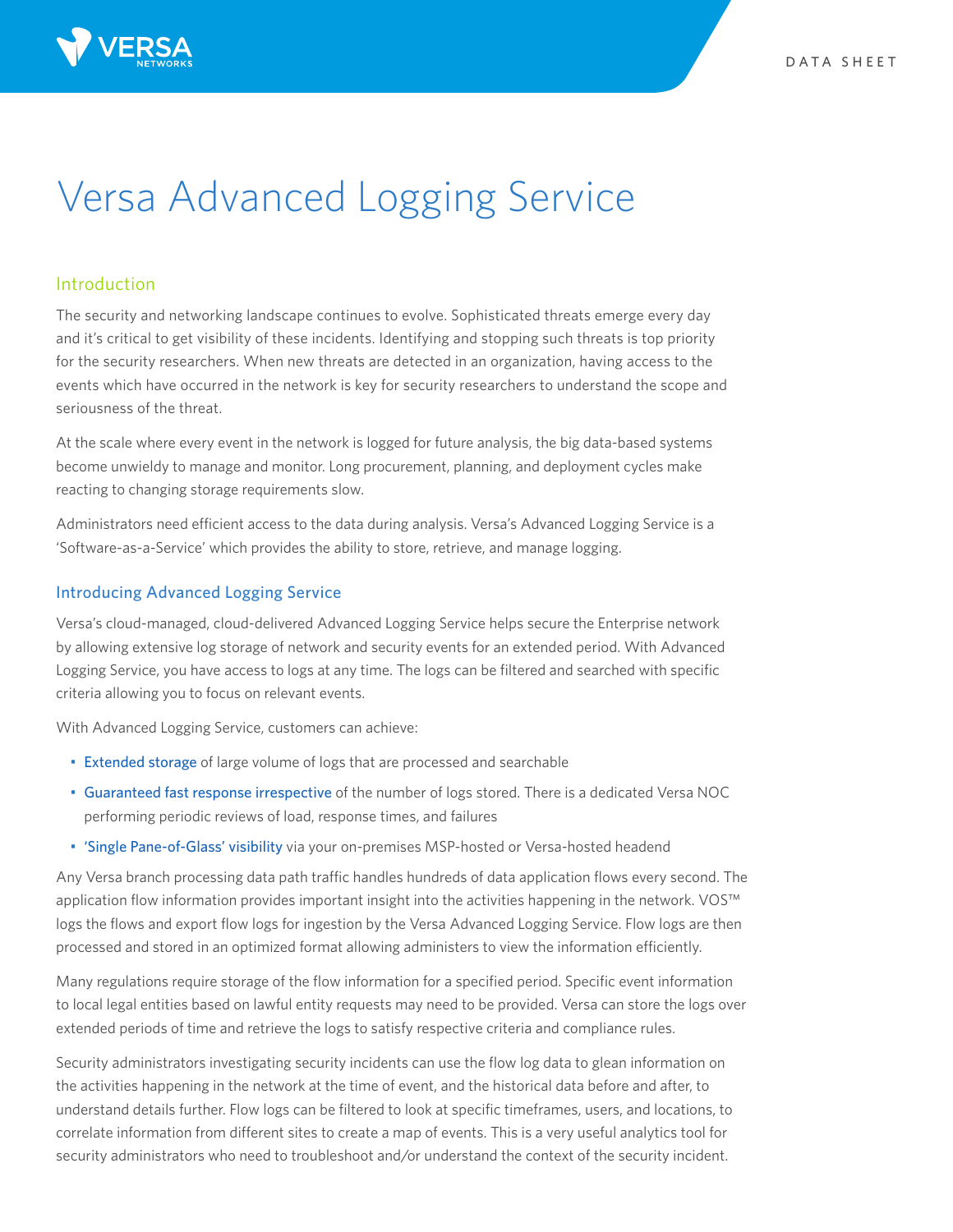## Service Components

Versa Advanced Logging Service seamlessly integrates a variety of log sources:

- Secure SD-WAN when hosted on an on-premises headend, MSP hosted headend, or Versa hosted headend
- Versa Secure Access Service Edge (SASE) Services such as next generation firewall or secure web gateway logs

Versa Secure SD-WAN CPEs, Versa Cloud Gateways (which deliver Versa SASE services) are configured to forward the logs to Versa Analytics. These logs are securely transmitted over IPsec tunnels from the CPEs or Versa Cloud Gateways to the Advanced Logging Service via the Versa Controllers managing the SD-WAN CPEs or Versa Cloud Gateways.

The headend managing the SD-WAN CPEs or the SASE infrastructure provides seamless access to the logs stored in both local analytics cluster and/or in Versa Advanced Logging Service.



**Advanced Logging Service** 

# Additional Benefits of Advanced Logging Service

# Easy Configuration

VOS™ communicates with the SD-WAN or SASE headend over a secure channel via Versa Controller. The CPEs are configured to generate and forward the logs to Advanced Logging Service with single pane of management solution (Director, Concerto Portal, or Titan Portal). VOS can be configured to send each type of log to either the Advanced Logging Service and/or customer's analytics solution. The configuration is centrally managed using the management solution (either Director, Concerto or Titan portal).

#### Single Pane of Management

Customers deploy and manage their visibility from a SD-WAN or SASE Analytics solution. In addition to logging solution, the analytics system provides visibility into SD-WAN overlays, SLAs, Application usage etc.

When subscribed to advanced logging service, the same analytics portal provides visibility to the logs stored in the Advanced Logging Service. The SD-WAN or SASE Analytics solution abstracts the data source and provides single pane of visibility. Rolebased access control policies from Versa Director or Versa Analytics ensures privacy of the logs in an multi-tenant environment.